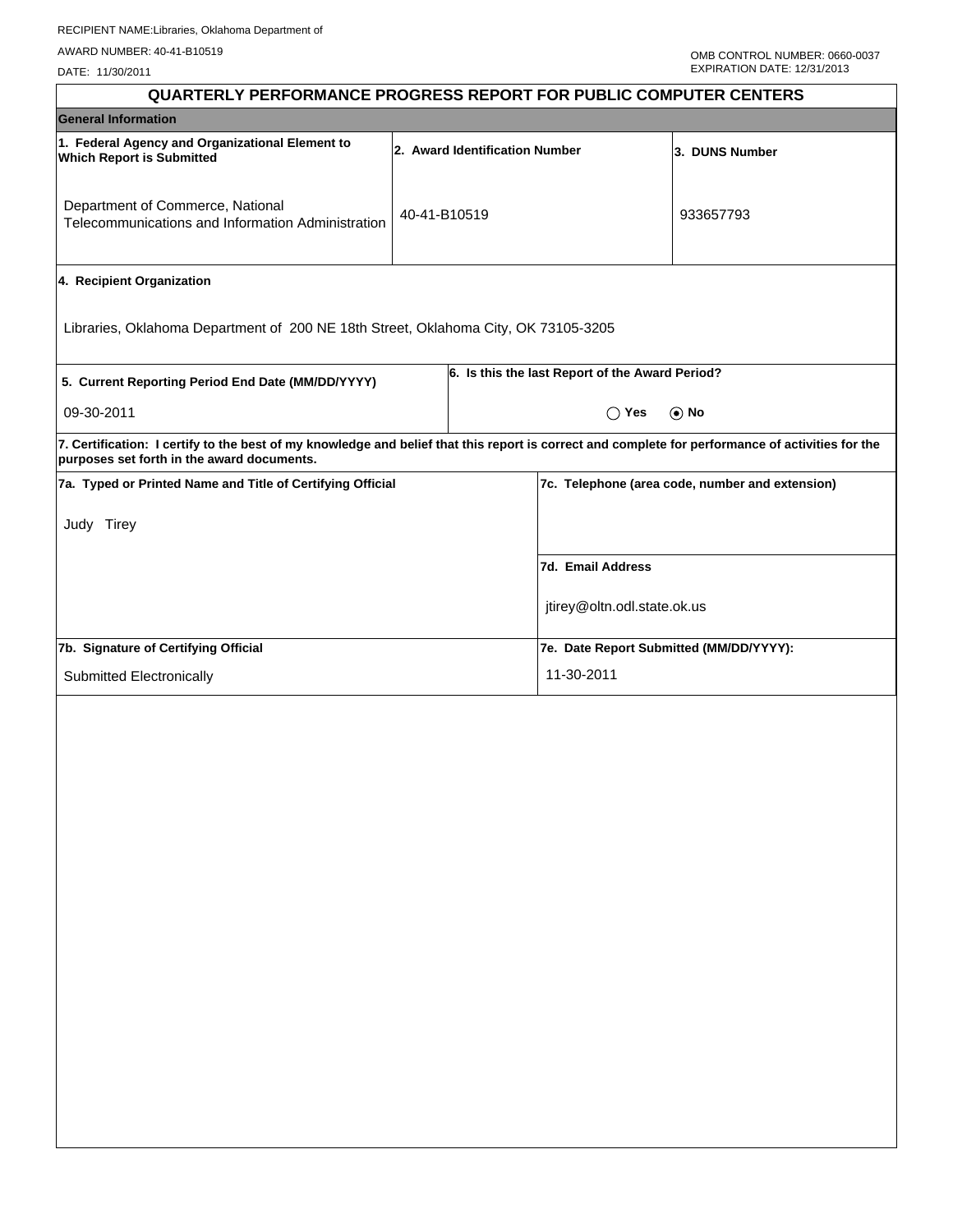**Project Indicators (This Quarter)**

## **1. Please describe significant project accomplishments completed during this quarter (600 words or less).**

Room-based Cisco C60/65 videoconferencing units were installed in the Ponca City Public Library and the Donald W. Reynolds Library in Durant, Oklahoma. Initial training was provided to the staff who will be involved in the videoconferencing activities. Videoconferencing will be offered in public meeting rooms as well as on laptop computers utilizing internet speeds of 100mbs at each site.

The Donald W. Reynolds and the Ponca City libraries served as pilot sites for installation of the videoconferencing equipment. SKC installers, technicians and library staff and an Oklahoma Department of Libraries Okconnect team member were present at both installations. The major obstacle encountered was the libraries were able to connect, but other sites had problems getting through the library's firewalls.

In order to aid vendor installation and configuration of new firewalls, a questionnaire was sent to each library to relay information regarding the present firewall configuration.

Broadband upgrade installations were ordered from the vendors for all of the Okconnect library sites and are being scheduled. The Donald W. Reynolds Library was the first to receive the broadband speed increase to 100mbs.

273 laptops, 59 desktops, 1 projector, 3 printers, 332 headsets with microphones were received in the Okconnect libraries. Libraries received Microsoft Office, Adobe Professional, Zoom Text and Serotek software and were asked to install them onto the new computers. 44 handicapped accessible carrels were delivered to the libraries. 54 cameras were ordered for the library desktop computers.

Tahlequah, Shawnee, and Miami libraries have issued RFP's for computer lab construction. Shawnee and Tahlequah have selected a contractor and construction of the labs is due to begin in October.

**2. Please provide the percent complete for the following key milestones in your project. Write "0" in the Percent Complete column and "N/ A" in the Narrative column if your project does not include this activity. If you provided additional milestones in your baseline report, please insert them at the bottom of the table. Figures should be reported cumulatively from award inception to the end of the most recent reporting quarter. Please provide a narrative description if the percent complete is different from the target provided in your baseline plan (300 words or less).**

|      | <b>Milestone</b>                         | Percent<br>Complete | Narrative (describe your reasons for any variance from the baseline<br>plan or any other relevant information) |
|------|------------------------------------------|---------------------|----------------------------------------------------------------------------------------------------------------|
|      | 2.a. Overall Project                     | 20                  | See challenges in question 3 below                                                                             |
|      | 2.b. Equipment / Supply Purchases        |                     | Progress reported in Question 4 below                                                                          |
|      | 2.c. Public Computer Centers Established |                     | Progress reported in Question 4 below                                                                          |
|      | 2.d. Public Computer Centers Improved    |                     | Progress reported in Question 4 below                                                                          |
|      | 2.e. New Workstations Installed          |                     | Progress reported in Question 4 below                                                                          |
| 2.f. | <b>Existing Workstations Upgraded</b>    |                     | Progress reported in Question 4 below                                                                          |
|      | 2.g. Outreach Activities                 |                     | Progress reported in Question 4 below                                                                          |
| 2.h. | <b>Training Programs</b>                 |                     | Progress reported in Question 4 below                                                                          |
| 2.i. | Other (please specify):                  |                     | Progress reported in Question 4 below                                                                          |

**3. Please describe any challenges or issues faced during this past quarter in achieving planned progress against the project milestones listed above. In particular, please identify any areas or issues where technical assistance from the BTOP program may be useful (600 words or less).**

Oklahoma's state procurement process has been very time consuming. During this legislative session, state requirements have been made more stringent and the Oklahoma Department of Central Services and the Oklahoma Office of State Finance have been inundated with requests which have substantially slowed ordering and purchasing.

Although increased broadband speed, routers and firewalls have been ordered from selected vendors, coordination among vendors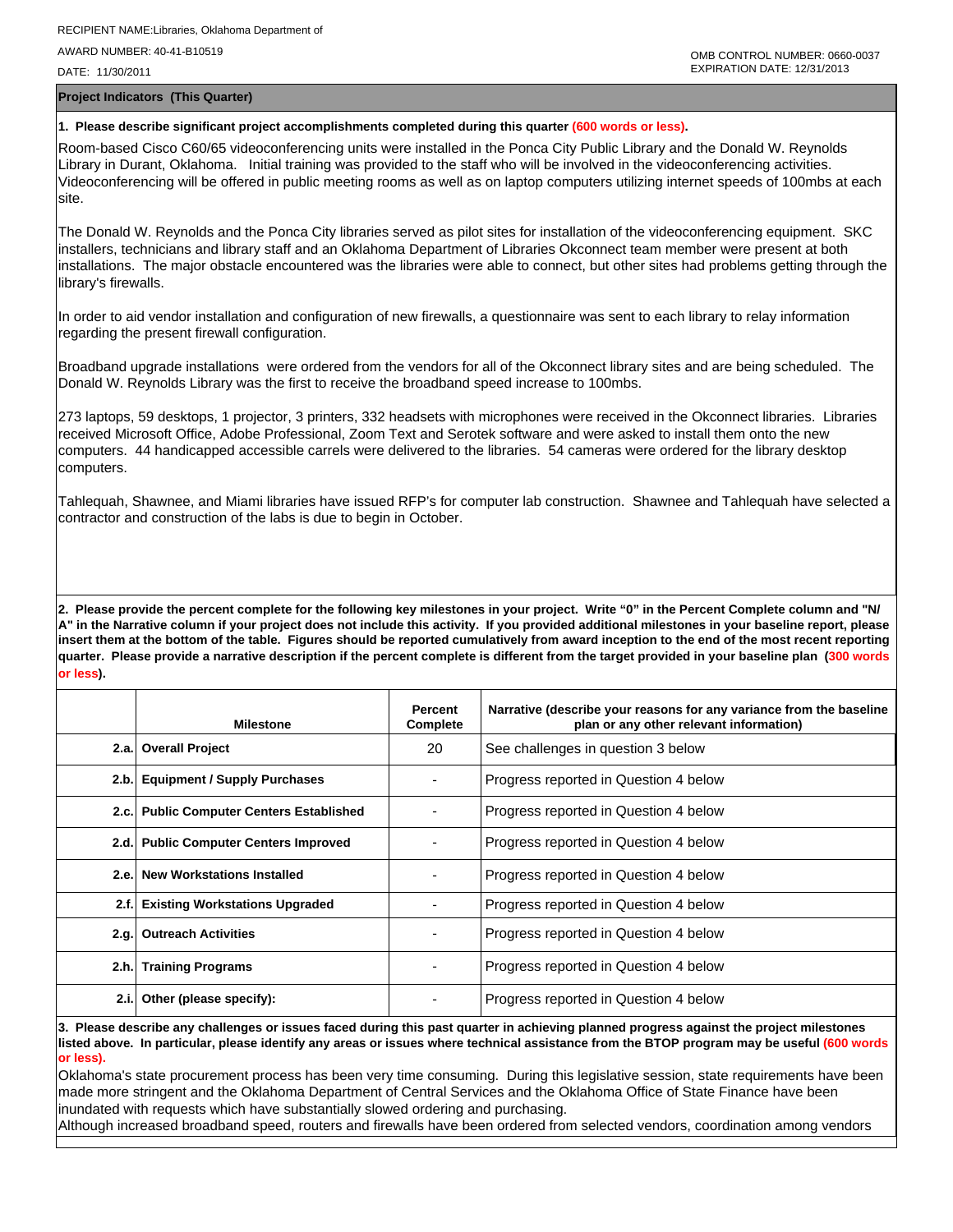RECIPIENT NAME:Libraries, Oklahoma Department of AWARD NUMBER: 40-41-B10519

DATE: 11/30/2011

## and actual installation require a longer than anticipated time period.

The time lapse between delivery of computers to the local library and availability of them for the public has been longer than anticipated or desired. The major reason for this lies in state procurement regulations which would not allow computer software to be installed at the factory before shipment to the libraries.

Ideally, software would have been installed on the computers before they were sent to the participating libraries. ODL was not able to accept delivery and install software due to inventory rules, the large number of computers and staff time restraints. So it was necessary to ask the librarians to install the software. Many have few staff or technicians to assist. This resulted in delays getting software loaded and computers available for use.

**4. Please provide actual total numbers to date or typical averages for the following key indicators, as specified in the question. Write "0" in the Total column and "N/A" in the Narrative column if your project does not include this activity. Unless otherwise indicated below, figures should be reported cumulatively from award inception to the end of the most recent reporting quarter. Please provide a narrative explanation if the total is different from the target provided in your baseline plan (300 words or less).** 

|                                                                                                                       | <b>Total</b><br><b>Indicator</b>                                     |   |                                              | Narrative (describe your reasons for any variance from the baseline<br>plan or any other relevant information)                                                                                                                                                                                                                                   |  |  |  |  |
|-----------------------------------------------------------------------------------------------------------------------|----------------------------------------------------------------------|---|----------------------------------------------|--------------------------------------------------------------------------------------------------------------------------------------------------------------------------------------------------------------------------------------------------------------------------------------------------------------------------------------------------|--|--|--|--|
| 4.a.                                                                                                                  | New workstations installed and available<br>to the public            |   | 64                                           | Computers were delivered to the libraries without software<br>installed. Rural Oklahoma libraries have small staffs and it has<br>been difficult for them to find time to install the software and<br>prepare the computers public use. Oklahoma procurement<br>policies prevented installing software before shipment from the<br>manufacturer. |  |  |  |  |
|                                                                                                                       | 26,093<br>4.b. Average users per week (NOT cumulative)               |   |                                              | To date internet broadband speeds have not been increased at<br>most libraries. The 64 new computers which are available to the<br>public have provided some increase in usage. It is expected that<br>users will increase dramatically as increased broadband is<br>activated.                                                                  |  |  |  |  |
|                                                                                                                       | 4.c. Number of PCCs with upgraded broadband $ _{20}$<br>connectivity |   |                                              | Purchase orders for increase in broadband speeds have been<br>issued to the Erate selected vendors. Vendors are scheduling<br>installation dates and it is anticipated that upgrades will be<br>achieved next quarter.                                                                                                                           |  |  |  |  |
|                                                                                                                       | 4.d. Number of PCCs with new broadband<br>wireless connectivity      |   | 0                                            | No variance from timeline                                                                                                                                                                                                                                                                                                                        |  |  |  |  |
| Number of additional hours per week<br>4.e. existing and new PCCs are open to the<br>public as a result of BTOP funds |                                                                      | 0 | No variance from timeline                    |                                                                                                                                                                                                                                                                                                                                                  |  |  |  |  |
|                                                                                                                       |                                                                      |   |                                              | 5. Training Programs. In the chart below, please describe the training programs provided at each of your BTOP-funded PCCs.                                                                                                                                                                                                                       |  |  |  |  |
| Length of Program (per hour<br><b>Name of Training Program</b><br>basis)                                              |                                                                      |   | <b>Number of Participants per</b><br>Program | Number of Training Hours per<br>Program                                                                                                                                                                                                                                                                                                          |  |  |  |  |
| $\Omega$<br>None at present time                                                                                      |                                                                      |   | 0<br>0                                       |                                                                                                                                                                                                                                                                                                                                                  |  |  |  |  |
| <b>Add Training Program</b><br>Remove Training Program                                                                |                                                                      |   |                                              |                                                                                                                                                                                                                                                                                                                                                  |  |  |  |  |
|                                                                                                                       |                                                                      |   |                                              |                                                                                                                                                                                                                                                                                                                                                  |  |  |  |  |
|                                                                                                                       |                                                                      |   |                                              |                                                                                                                                                                                                                                                                                                                                                  |  |  |  |  |
|                                                                                                                       |                                                                      |   |                                              |                                                                                                                                                                                                                                                                                                                                                  |  |  |  |  |
|                                                                                                                       |                                                                      |   |                                              |                                                                                                                                                                                                                                                                                                                                                  |  |  |  |  |
|                                                                                                                       |                                                                      |   |                                              |                                                                                                                                                                                                                                                                                                                                                  |  |  |  |  |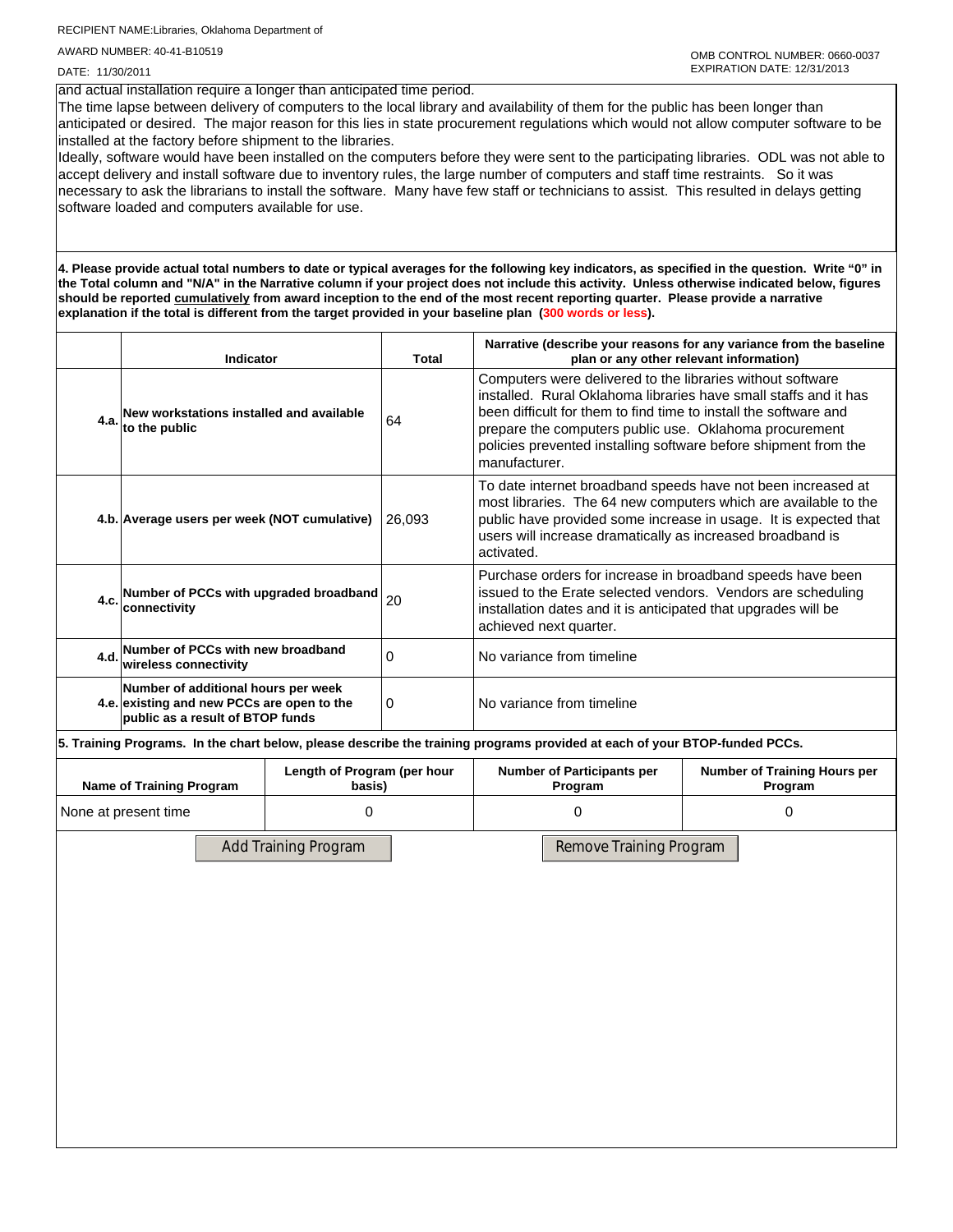**Project Indicators (Next Quarter)**

**1. Please describe significant project accomplishments planned for completion during the next quarter (600 words or less).**

ODL anticipates that the three (3) computer labs will be completed and that equipment will be installed.

Okconnect team members will attend a "Videoconferencing 101" workshop in Shawnee Mission, Kansas, hosted by SKC, selected vendor for purchase of Cisco Videoconferencing units.

Remaining videoconferencing units will be ordered and delivered to Okconnect libraries.

Initial training sessions will be provided to library staffs regarding operation of the videoconferencing units.

Libraries will continue to receive increased broadband, routers and firewalls as the vendors complete their installations.

**2. Please provide the percent complete anticipated for the following key milestones in your project as of the end of the next quarter. Write "0" in the second column if your project does not include this activity. Figures should be reported cumulatively from award inception to the end of the next reporting quarter. Please provide a narrative description if the planned percent complete is different from the target provided in your baseline plan (300 words or less).**

|      | <b>Milestone</b>                         | <b>Planned</b><br>Percent<br>Complete | Narrative (describe reasons for any variance from baseline plan<br>or any relevant information) |
|------|------------------------------------------|---------------------------------------|-------------------------------------------------------------------------------------------------|
| 2.a. | <b>Overall Project</b>                   | 75                                    | See question 3 below                                                                            |
| 2.b. | <b>Equipment / Supply Purchases</b>      |                                       | Milestone Data Not Required                                                                     |
|      | 2.c. Public Computer Centers Established |                                       | Milestone Data Not Required                                                                     |
|      | 2.d. Public Computer Centers Improved    |                                       | Milestone Data Not Required                                                                     |
|      | 2.e. New Workstations Installed          | ۰                                     | Milestone Data Not Required                                                                     |
| 2.f. | <b>Existing Workstations Upgraded</b>    |                                       | Milestone Data Not Required                                                                     |
| 2.g. | <b>Outreach Activities</b>               | ۰.                                    | Milestone Data Not Required                                                                     |
|      | 2.h. Training Programs                   | ٠                                     | Milestone Data Not Required                                                                     |
| 2.i. | Other (please specify):                  | ٠                                     | Milestone Data Not Required                                                                     |

**3. Please describe any challenges or issues anticipated during the next quarter that may impact planned progress against the project milestones listed above. In particular, please identify any areas or issues where technical assistance from the BTOP program may be useful (600 words or less).**

We anticipate that the logistics of coordinating the 7 Erate selected equipment and internet vendors will be quite involved for the 44 sites. The length of time required between vendor receiving purchase orders and instructions to proceed and the actual installation of the product has been much longer than anticipated.

Some of the smaller libraries without in-house or city technical support will need to have contractors hired to assist with implementation of not only the Erate services but also provide assistance for the installation of software on the computers.